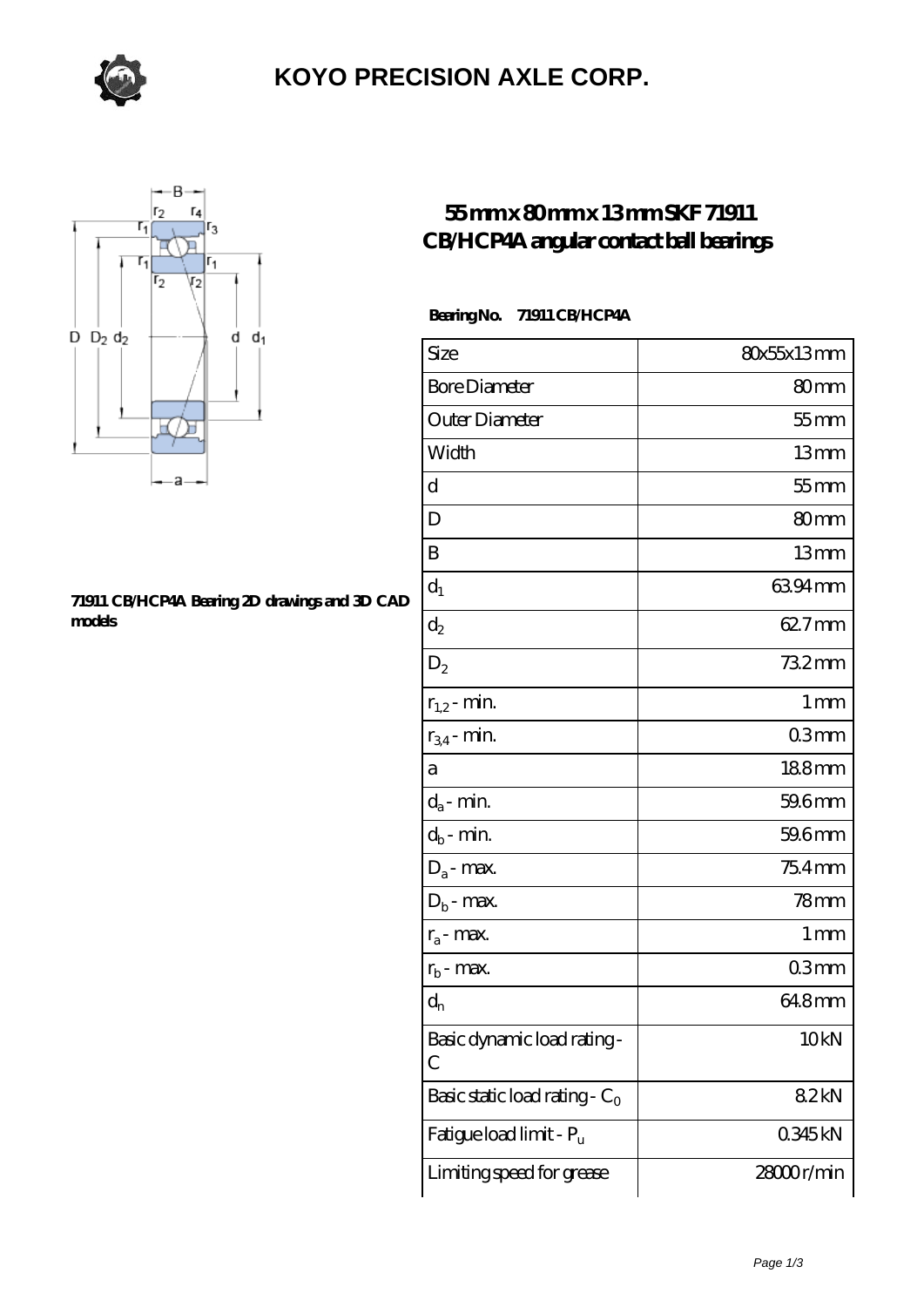

## **[KOYO PRECISION AXLE CORP.](https://m.sazsc.com)**

| lubrication                           |                 |
|---------------------------------------|-----------------|
| Limiting speed for oil<br>lubrication | 43000mm/min     |
| Ball - $\mathbf{D}_\mathrm{w}$        | 5556mm          |
| Ball - z                              | 28              |
| $G_{ref}$                             | 258cm3          |
| Calculation factor - $f_0$            | 98              |
| Preload class $A - G_A$               | 33N             |
| Preload class $B - G_B$               | 66N             |
| Preload class $C - G_C$               | 200N            |
| Calculation factor - f                | 1.09            |
| Calculation factor - f                | 1               |
| Calculation factor - $f_{2A}$         | 1               |
| Calculation factor - $f_{2B}$         | 1.03            |
| Calculation factor - $f_{\chi}$       | 1.08            |
| Calculation factor - $f_{HC}$         | 1.01            |
| Preload class A                       | 38N/micron      |
| Preload class B                       | 50N/micron      |
| Preload class C                       | 80N/micron      |
| $d_1$                                 | 6394mm          |
| $\mathrm{d}_2$                        | 62.7mm          |
| $D_2$                                 | 732mm           |
| $r_{1,2}$ min.                        | 1 <sub>mm</sub> |
| $r_{34}$ min.                         | 03mm            |
| $d_a$ min.                            | 59.6mm          |
| $d_b$ min.                            | 59.6mm          |
| $D_a$ max.                            | 75.4mm          |
| $D_{b}$ max.                          | $78$ mm         |
| $r_a$ max.                            | 1 mm            |
| $r_{\rm b}$ max.                      | 03mm            |
| $d_{n}$                               | 64.8mm          |